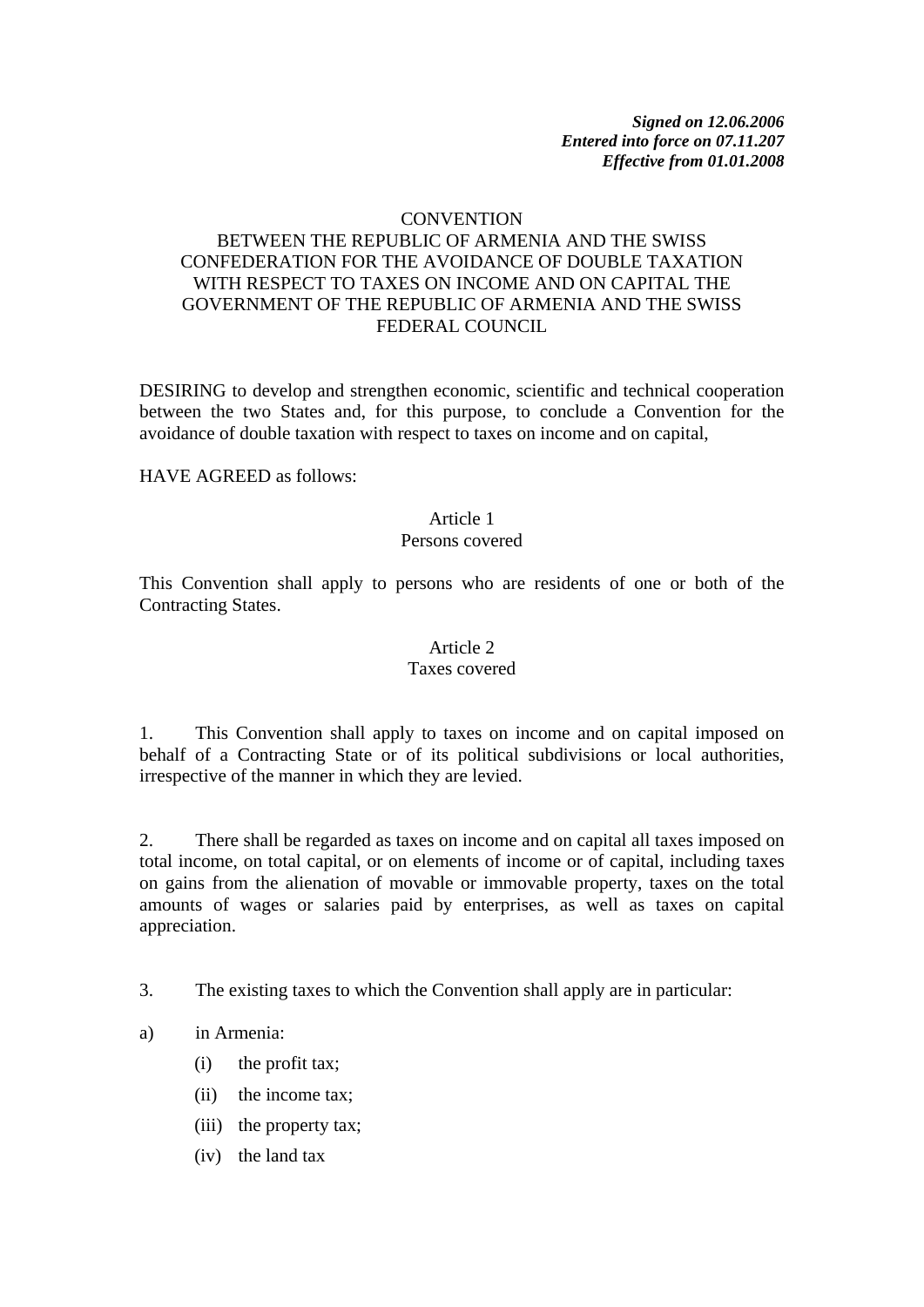(hereinafter referred to as "Armenian tax");

b) in Switzerland:

the federal, cantonal and communal taxes

- (i) on income (total income, earned income, income from capital, industrial and commercial profits, capital gains, and other items of income); and
- (ii) on capital (total property, movable and immovable property, business assets, paid-up capital and reserves, and other items of capital)

(hereinafter referred to as  $\Delta$ Swiss tax").

4. The Convention shall apply also to any identical or substantially similar taxes which are imposed after the date of signature of the Convention in addition to, or in place of, the existing taxes. The competent authorities of the Contracting States shall notify each other of any significant changes which have been made in their respective taxation laws.

# Article 3

# General definitions

- 1. For the purposes of this Convention, unless the context otherwise requires:
- a) the terms "a Contracting State" and "the other Contracting State" mean Armenia or Switzerland, as the context requires;
- b) the term "Armenia" means the Republic of Armenia;
- c) the term ...Switzerland" means the Swiss Confederation:
- d) the terms "enterprise of a Contracting State" and "enterprise of the other Contracting State" mean respectively an enterprise carried on by a resident of

 a Contracting State and an enterprise carried on by a resident of the other Contracting State;

- e) the term "person" includes an individual, a company and any other body of persons;
- f) the term "company" means any body corporate or any entity which is treated as a body corporate for tax purposes;
- g) the term , international traffic " means any transport by a ship, aircraft or road vehicle operated by an enterprise of a Contracting State, except when the ship, aircraft or road vehicle is operated solely between places in the other Contracting State;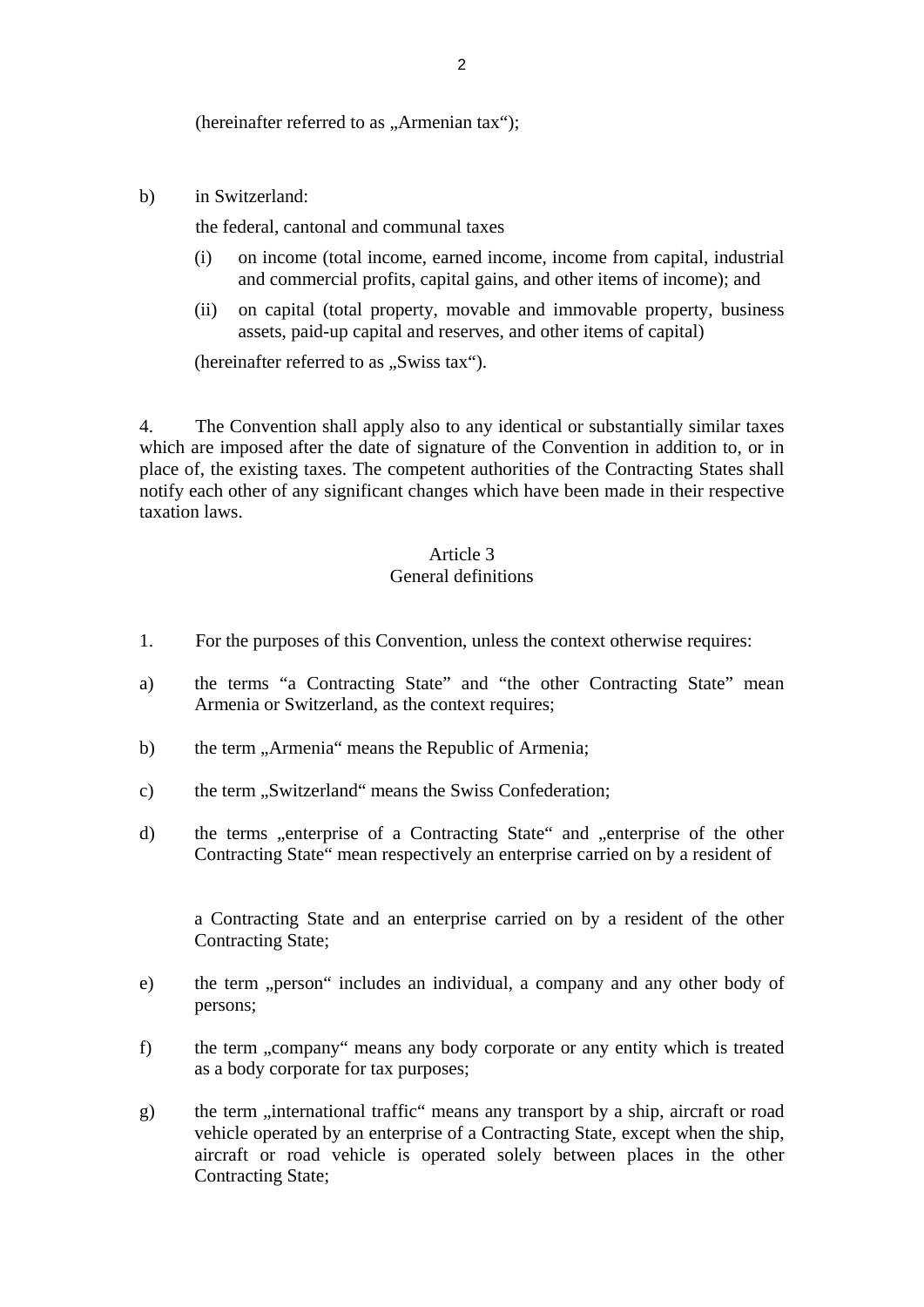- h) the term "competent authority" means:
	- (i) in the case of Armenia, the Minister of Finance and Economy or his authorized representative, the Head of the State Tax Service adjunct to the Government or his authorized representative;
	- (ii) in the case of Switzerland, the Director of the Federal Tax Administration or his authorized representative;

i) the term , national " means:

- (i) any individual possessing the nationality of a Contracting State;
- (ii) any legal person, partnership, association or any other entity deriving its status as such from the laws in force in a Contracting State.

2. As regards the application of the Convention at any time by a Contracting State, any term not defined therein shall, unless the context otherwise requires, have the meaning that it has at that time under the law of that State for the purposes of the taxes to which the Convention applies, any meaning under the applicable tax laws of that State prevailing over a meaning given to the term under other laws of that State.

### Article 4

#### Resident

1. For the purposes of this Convention, the term "resident of a Contracting State" means any person who, under the laws of that State, is liable to tax therein by reason of his domicile, residence, place of incorporation, place of management or any other criterion of a similar nature, and also includes that State and any political subdivision or local authority thereof.

2. Where by reason of the provisions of paragraph 1 an individual is a resident of both Contracting States, then his status shall be determined as follows:

- a) he shall be deemed to be a resident only of the State in which he has a permanent home available to him; if he has a permanent home available to him in both States, he shall be deemed to be a resident only of the State with which his personal and economic relations are closer (centre of vital interests);
- b) if the State in which he has his centre of vital interests cannot be determined, or if he has not a permanent home available to him in either State, he shall be deemed to be a resident only of the State in which he has an habitual abode;
- c) if he has an habitual abode in both States or in neither of them, he shall be deemed to be a resident only of the State of which he is a national;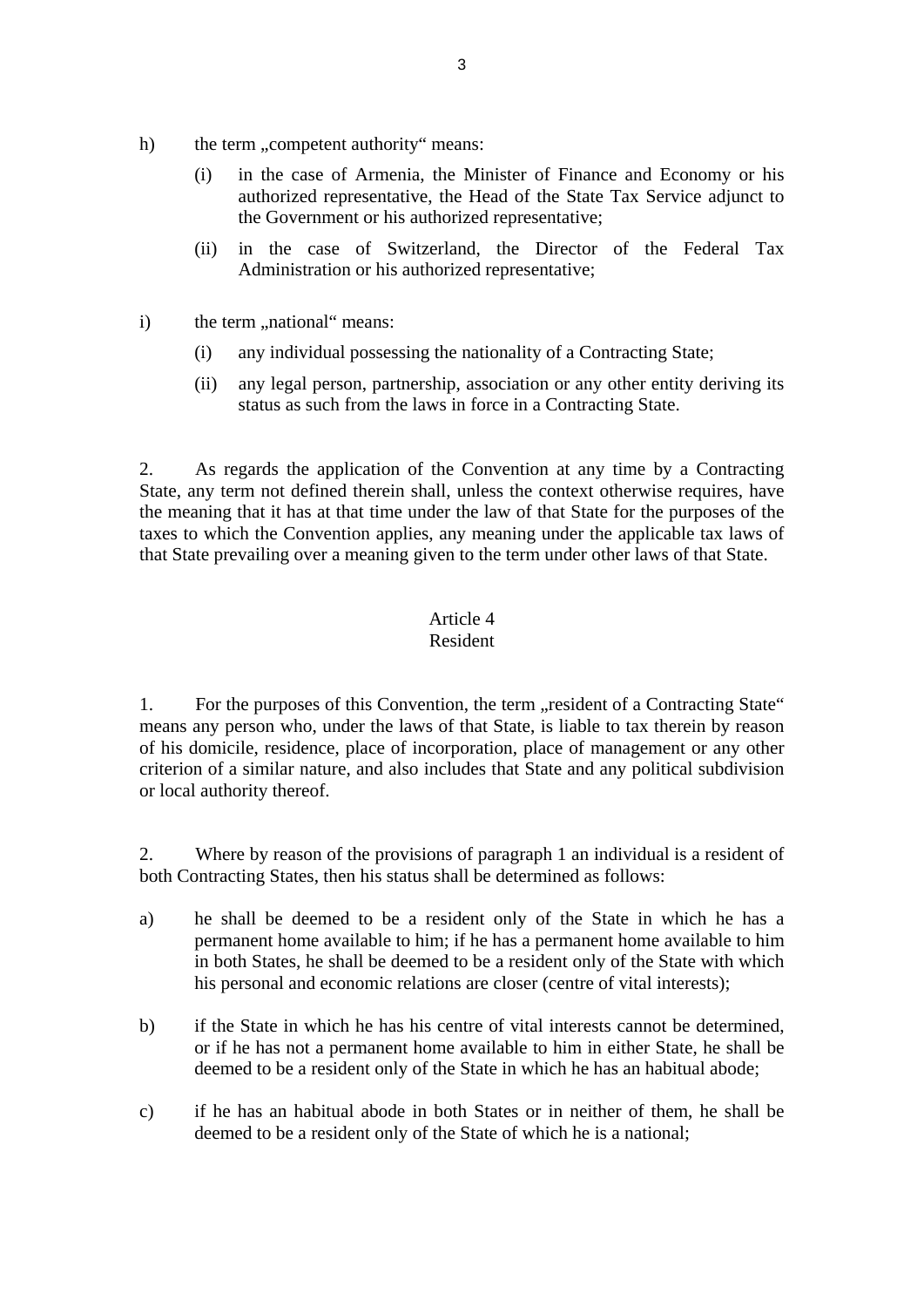d) if he is a national of both States or of neither of them, the competent authorities of the Contracting States shall settle the question by mutual agreement.

3. Where by reason of the provisions of paragraph 1 a person other than an individual is a resident of both Contracting States, then the competent authorities of the Contracting States shall settle the question by mutual agreement.

#### Article 5

#### Permanent establishment

1. For the purposes of this Convention, the term "permanent establishment" means a fixed place of business through which the business of an enterprise is wholly or partly carried on.

2. The term "permanent establishment" includes especially:

- a) a place of management;
- b) a branch;
- c) an office;
- d) a factory;
- e) a workshop,
- f) a mine, an oil or gas well, a quarry or any other place of extraction of natural resources; and

g) a warehouse, in relation to a person providing storage facilities for others.

3. A building site, a construction, assembly or installation project or supervisory activities in connection therewith constitute a permanent establishment, but only where such site, project or activities continue for a period of more than six months.

4. Notwithstanding the preceding provisions of this Article, the term "permanent establishment" shall be deemed not to include:

- a) the use of facilities solely for the purpose of storage, display or delivery of goods or merchandise belonging to the enterprise;
- b) the maintenance of a stock of goods or merchandise belonging to the enterprise solely for the purpose of storage, display or delivery;
- c) the maintenance of a stock of goods or merchandise belonging to the enterprise solely for the purpose of processing by another enterprise;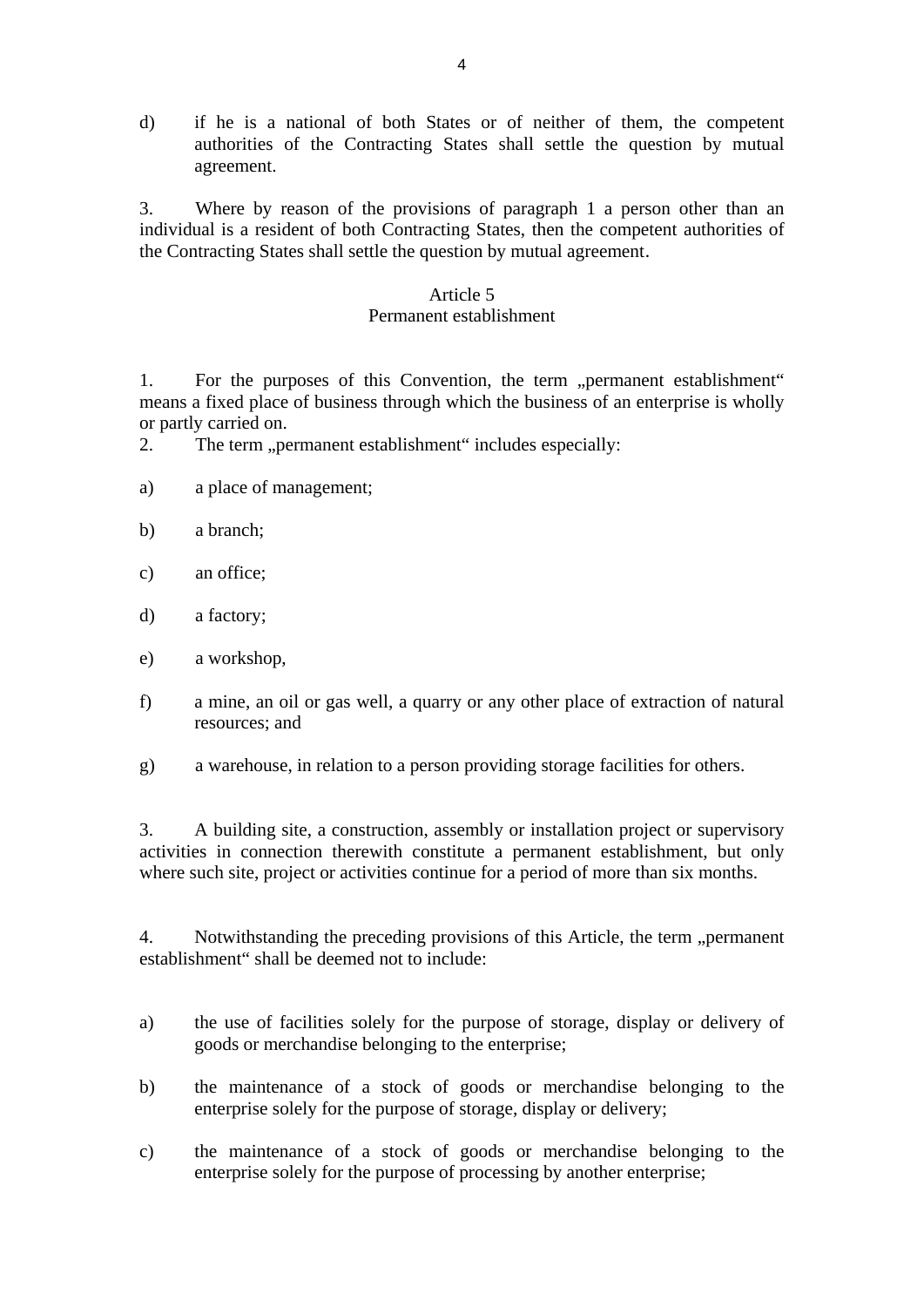- d) the maintenance of a fixed place of business solely for the purpose of purchasing goods or merchandise or of collecting information, for the enterprise;
- e) the maintenance of a fixed place of business solely for the purpose of advertising, for the supply of information, for scientific research or similar activities which have a preparatory or auxiliary character for the enterprise;
- f) an installation or assembly project carried on by an enterprise of a Contracting State in the other Contracting State in connection with the delivery of machinery or equipment produced by that enterprise;
- g) the maintenance of a fixed place of business solely for any combination of activities mentioned in subparagraphs a) to f), provided that the overall activity of the fixed place of business resulting from this combination is of a preparatory or auxiliary character.

5. Notwithstanding the provisions of paragraphs 1 and 2, where a person - other than an agent of an independent status to whom paragraph 6 applies - is acting on behalf of an enterprise and has, and habitually exercises, in a Contracting State an authority to conclude contracts in the name of the enterprise, that enterprise shall be deemed to have a permanent establishment in that State in respect of any activities which that person undertakes for the enterprise, unless the activities of such person are limited to those mentioned in paragraph 4 which, if exercised through a fixed place of business, would not make this fixed place of business a permanent establishment under the provisions of that paragraph.

6. An enterprise of a Contracting State shall not be deemed to have a permanent establishment in the other Contracting State merely because it carries on business in that State through a broker, general commission agent or any other agent of an independent status, provided that such persons are acting in the ordinary course of their business. However, when the activities of such an agent are devoted wholly or almost wholly on behalf of that enterprise, he will not be considered an agent of an independent status within the meaning of this paragraph.

7. The fact that a company which is a resident of a Contracting State controls or is controlled by a company which is a resident of the other Contracting State, or which carries on business in that other State (whether through a permanent establishment or otherwise), shall not of itself constitute either company a permanent establishment of the other.

#### Article 6 Income from immovable property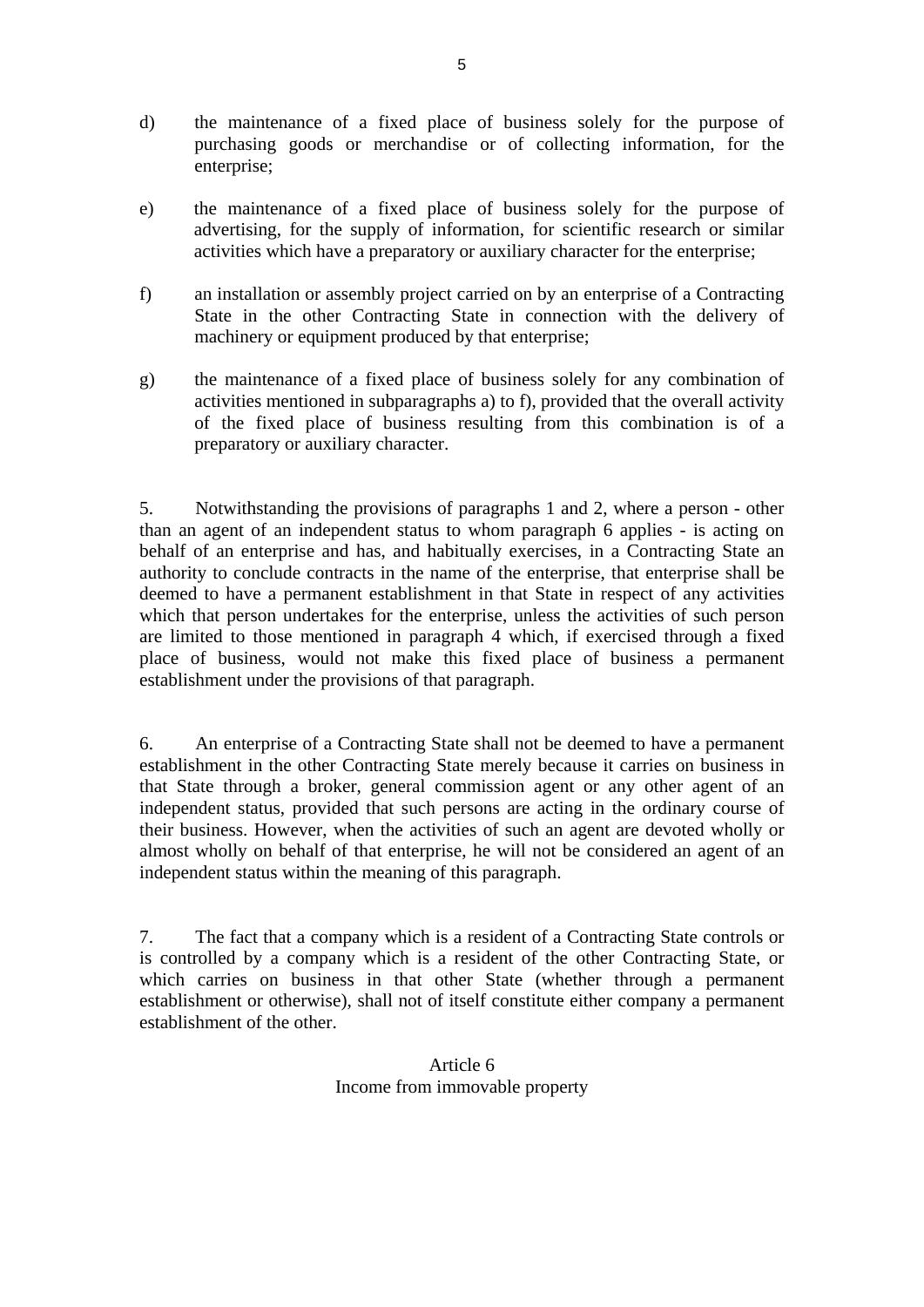1. Income derived by a resident of a Contracting State from immovable property (including income from agriculture or forestry) situated in the other Contracting State may be taxed in that other State.

2. The term , immovable property shall have the meaning which it has under the law of the Contracting State in which the property in question is situated. The term shall in any case include property accessory to immovable property, livestock and equipment used in agriculture and forestry, rights to which the provisions of general law respecting landed property apply, usufruct of immovable property and rights to variable or fixed payments as consideration for the working of, or the right to work, mineral deposits, sources and other natural resources; ships, aircraft and road vehicles shall not be regarded as immovable property.

3. The provisions of paragraph 1 shall apply to income derived from the direct use, letting, or use in any other form of immovable property.

4. The provisions of paragraphs 1 and 3 shall also apply to the income from immovable property of an enterprise and to income from immovable property used for the performance of independent personal services.

# Article 7

# Business profits

1. The profits of an enterprise of a Contracting State shall be taxable only in that State unless the enterprise carries on business in the other Contracting State through a permanent establishment situated therein. If the enterprise carries on business as aforesaid, the profits of the enterprise may be taxed in the other State but only so much of them as is attributable to that permanent establishment.

2. Subject to the provisions of paragraph 3, where an enterprise of a Contracting State carries on business in the other Contracting State through a permanent establishment situated therein, there shall in each Contracting State be attributed to that permanent establishment the profits which it might be expected to make if it were a distinct and separate enterprise engaged in the same or similar activities under the same or similar conditions and dealing wholly independently with the enterprise of which it is a permanent establishment.

3. In determining the profits of a permanent establishment, there shall be allowed as deductions expenses which are incurred for the purposes of the permanent establishment, including executive and general administrative expenses so incurred, whether in the State in which the permanent establishment is situated or elsewhere.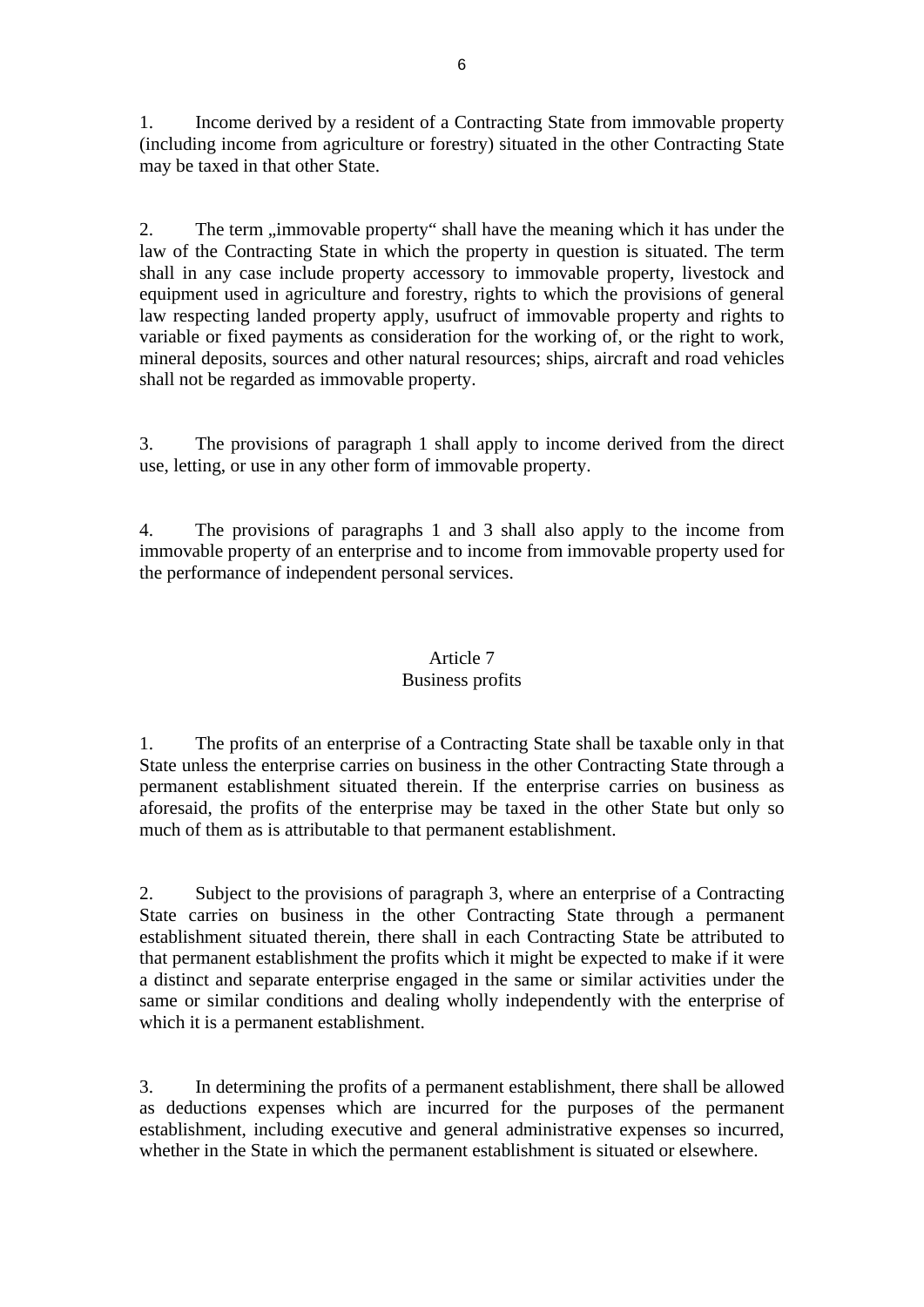4. Insofar as it has been customary in a Contracting State to determine the profits to be attributed to a permanent establishment on the basis of an apportionment of the total profits of the enterprise to its various parts, nothing in paragraph 2 shall preclude that Contracting State from determining the profits to be taxed by such an apportionment as may be customary; the method of apportionment adopted shall, however, be such that the result shall be in accordance with the principles contained in this Article.

5. No profits shall be attributed to a permanent establishment by reason of the mere purchase by that permanent establishment of goods or merchandise for the enterprise.

6. For the purposes of the preceding paragraphs, the profits to be attributed to the permanent establishment shall be determined by the same method year by year unless there is good and sufficient reason to the contrary.

7. Where profits include items of income which are dealt with separately in other Articles of this Convention, then the provisions of those Articles shall not be affected by the provisions of this Article.

#### Article 8 International traffic

1. Profits of an enterprise of a Contracting State from the operation of ships, aircraft or road vehicles in international traffic shall be taxable only in that State.

2. The provisions of paragraph 1 shall also apply to profits from the participation in a pool, a joint business or an international operating agency.

#### Article 9 Associated enterprises

- 1. Where
- a) an enterprise of a Contracting State participates directly or indirectly in the management, control or capital of an enterprise of the other Contracting State, or
- b) the same persons participate directly or indirectly in the management, control or capital of an enterprise of a Contracting State and an enterprise of the other Contracting State,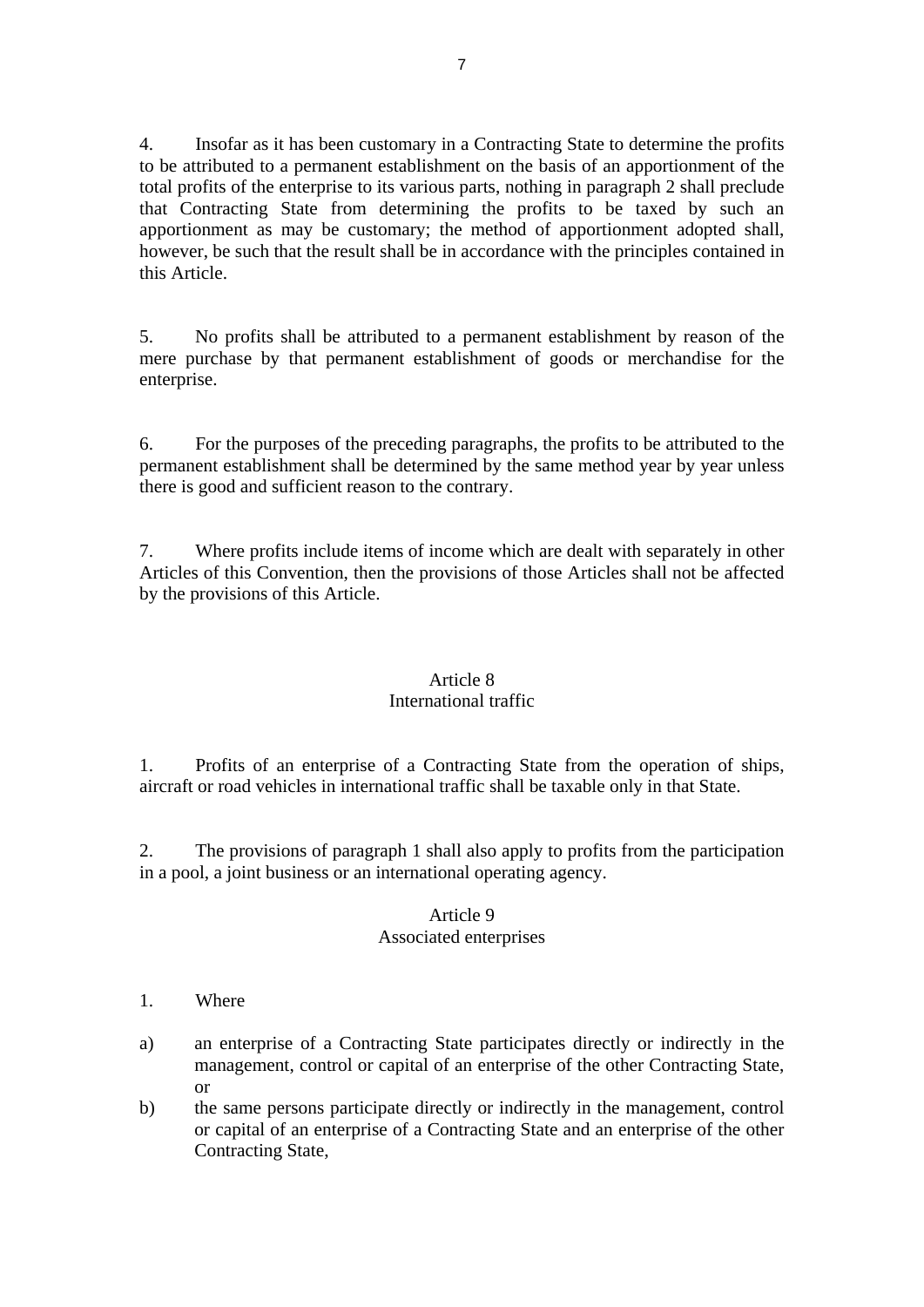and in either case conditions are made or imposed between the two enterprises in their commercial or financial relations which differ from those which would be made between independent enterprises, then any profits which would, but for those conditions, have accrued to one of the enterprises, but, by reason of those conditions, have not so accrued, may be included in the profits of that enterprise and taxed accordingly.

2. Where profits on which an enterprise of a Contracting State has been charged to tax in that State are also included in the profits of an enterprise of the other Contracting State and taxed accordingly, and the profits so included are profits which would have accrued to that enterprise of the other State, if the conditions made between the enterprises had been those which would have been made between independent enterprises, then the competent authorities of the Contracting States may consult together with a view to reach an agreement on the adjustments of profits in both Contracting States.

3. A Contracting State shall not change the profits of an enterprise in the circumstances referred to in paragraph 1 after the expiry of the time limits provided in its national laws and, in any case, after five years from the end of the year in which the profits which would be subject to such change would have accrued to an enterprise of that State. This paragraph shall not apply in the case of fraud or willful default.

#### Article 10 Dividends

1. Dividends paid by a company which is a resident of a Contracting State to a resident of the other Contracting State may be taxed in that other State.

2. However, such dividends may also be taxed in the Contracting State of which the company paying the dividends is a resident and according to the laws of that State, but if the beneficial owner of the dividends is a resident of the other Contracting State, the tax so charged shall not exceed:

- a) 5 per cent of the gross amount of the dividends if the beneficial owner is a company (other than a partnership) which holds directly at least 25 per cent of the capital of the company paying the dividends and the foreign capital invested exceeds two hundred thousand (200,000) Swiss francs or its equivalent in any other currency at the moment when the dividends become due;
- b) 15 per cent of the gross amount of the dividends in all other cases.

The competent authorities of the Contracting States shall by mutual agreement settle the mode of application of these limitations.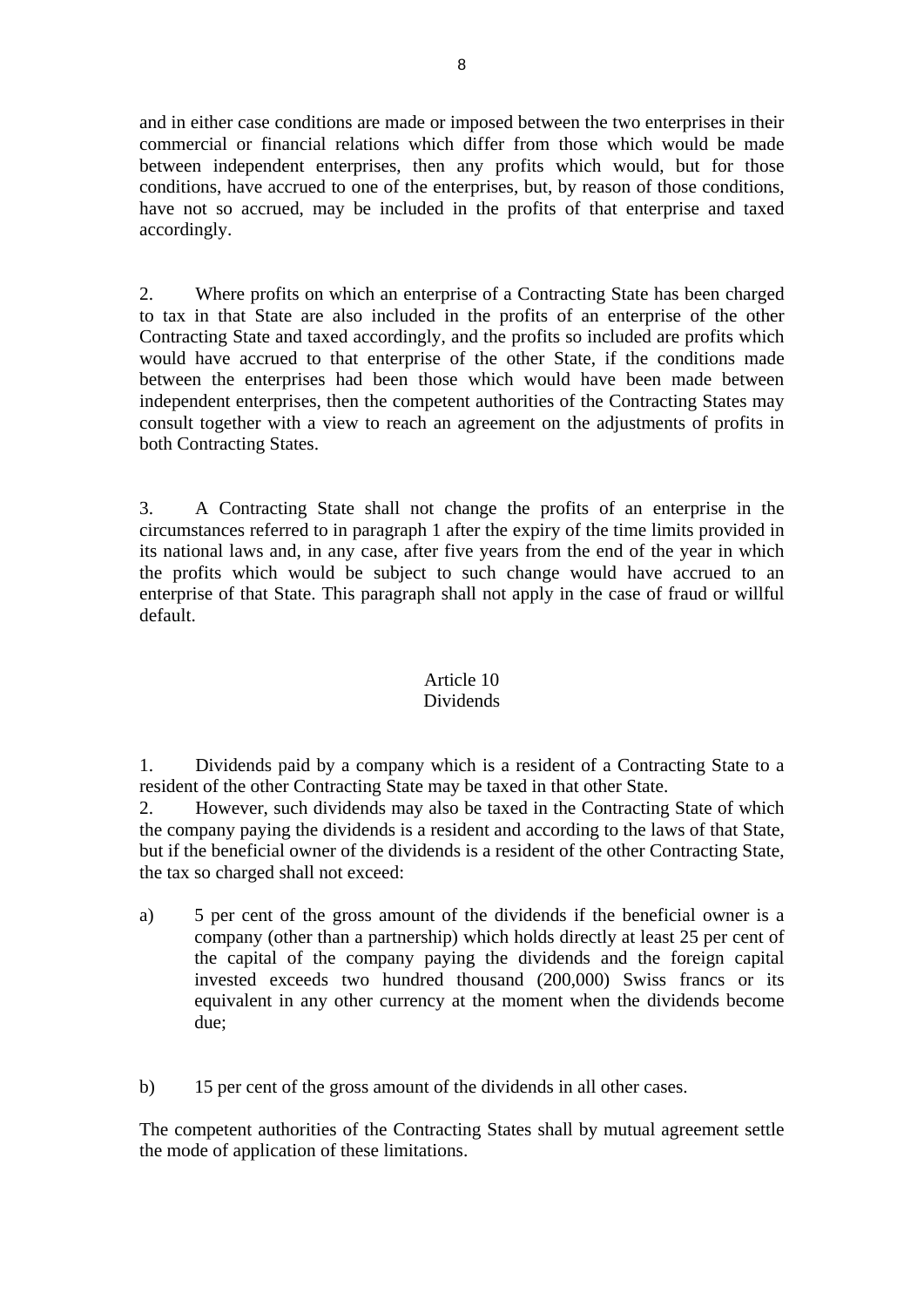This paragraph shall not affect the taxation of the company in respect of the profits out of which the dividends are paid.

3. The term "dividends" as used in this Convention means income from shares or other rights, not being debt-claims, participating in profits, as well as income from other corporate rights which is subjected to the same taxation treatment as income from shares by the laws of the State of which the company making the distribution is a resident.

4. The provisions of paragraphs 1 and 2 shall not apply if the beneficial owner of the dividends, being a resident of a Contracting State, carries on business in the other Contracting State of which the company paying the dividends is a resident, through a permanent establishment situated therein, or performs in that other State independent personal services from a fixed base situated therein, and the holding in respect of which the dividends are paid is effectively connected with such permanent establishment or fixed base. In such case the provisions of Article 7 (Business Profits) or Article 14 (Independent Personal Services), as the case may be, shall apply.

5. Where a company which is a resident of a Contracting State derives profits or income from the other Contracting State, that other State may not impose any tax on the dividends paid by the company, except insofar as such dividends are paid to a resident of that other State or insofar as the holding in respect of which the dividends are paid is effectively connected with a permanent establishment or a fixed base situated in that other State, nor subject the company's undistributed profits to a tax on the company's undistributed profits, even if the dividends paid or the undistributed profits consist wholly or partly of profits or income arising in such other State.

# Article 11

Interest

1. Interest arising in a Contracting State and paid to a resident of the other Contracting State may be taxed in that other State.

2. However, such interest may also be taxed in the Contracting State in which it arises and according to the laws of that State, but if the beneficial owner of the interest is a resident of the other Contracting State, the tax so charged shall not exceed 10 per cent of the gross amount of the interest. The competent authorities of the Contracting States shall by mutual agreement settle the mode of application of this limitation.

3. Notwithstanding the provisions of paragraph 2, interest arising in a Contracting State and paid to a resident of the other Contracting State who is the beneficial owner thereof shall be taxable only in that other State to the extent that such interest is paid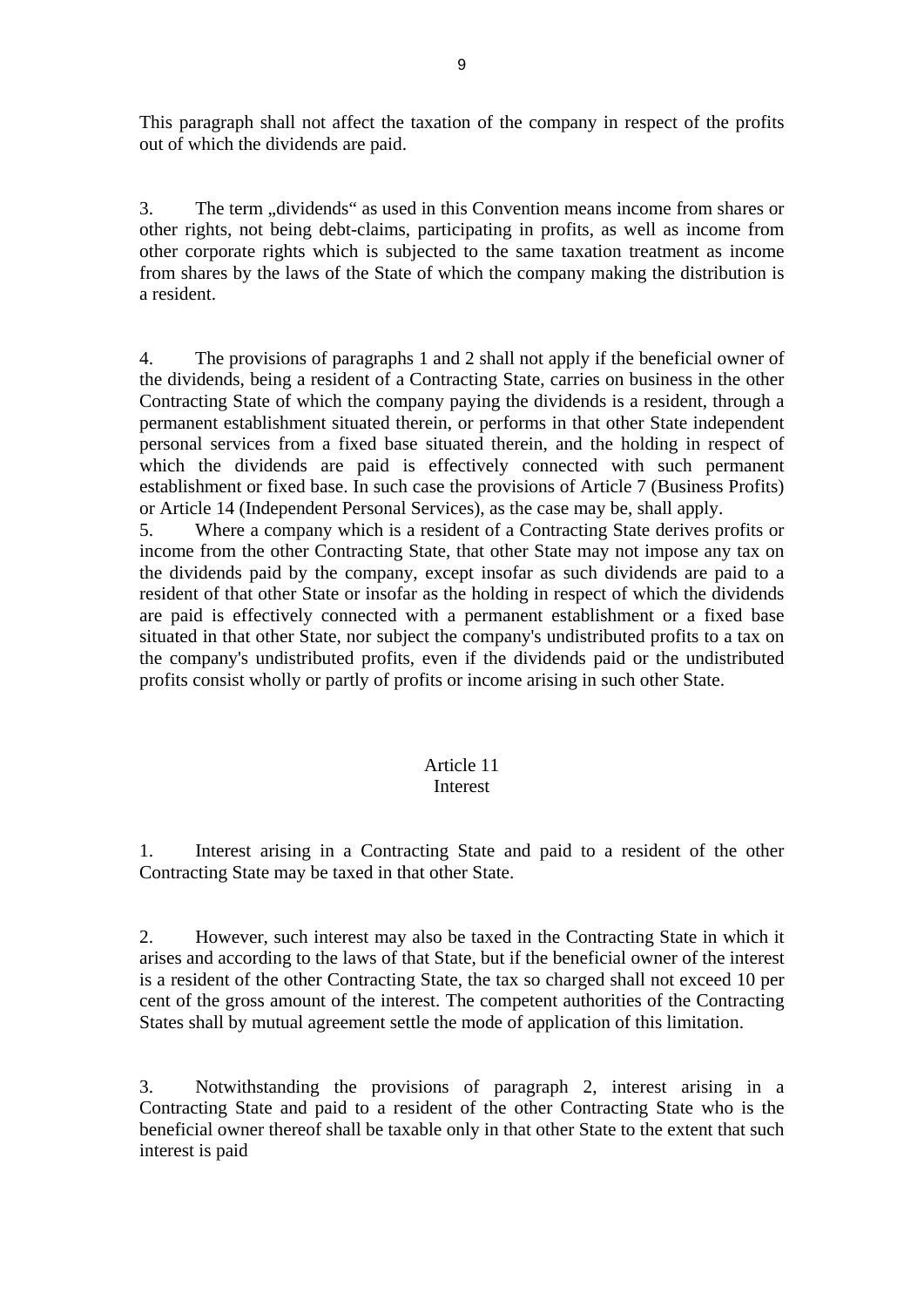- a) in connection with the sale on credit of any industrial, commercial or scientific equipment;
- b) on any loan of whatever kind granted by a bank.

4. The term "interest" as used in this Convention means income from debt-claims of every kind, whether or not secured by mortgage and whether or not carrying a right to participate in the debtor's profits, and in particular, income from government securities and income from bonds or debentures, including premiums and prizes attaching to such securities, bonds or debentures. Penalty charges for late payment shall not be regarded as interest for the purpose of this Convention.

5. The provisions of paragraphs 1, 2 and 3 shall not apply if the beneficial owner of the interest, being a resident of a Contracting State, carries on business in the other Contracting State in which the interest arises, through a permanent establishment situated therein, or performs in that other State independent personal services from a fixed base situated therein, and the debt-claim in respect of which the interest is paid is effectively connected with such permanent establishment or fixed base. In such case the provisions of Article 7 (Business Profits) or Article 14 (Independent Personal Services), as the case may be, shall apply.

6. Interest shall be deemed to arise in a Contracting State when the payer is a resident of that State. Where, however, the person paying the interest, whether he is a resident of a Contracting State or not, has in a Contracting State a permanent establishment or a fixed base in connection with which the indebtedness on which the interest is paid was incurred, and such interest is borne by such permanent establishment or fixed base, then such interest shall be deemed to arise in the State in which the permanent establishment or fixed base is situated.

7. Where, by reason of a special relationship between the payer and the beneficial owner or between both of them and some other person, the amount of the interest, having regard to the debt-claim for which it is paid, exceeds the amount which would have been agreed upon by the payer and the beneficial owner in the absence of such relationship, the provisions of this Article shall apply only to the lastmentioned amount. In such case, the excess part of the payments shall remain taxable according to the laws of each Contracting State, due regard being had to the other provisions of this Convention.

# Article 12 Royalties

1. Royalties arising in a Contracting State and paid to a resident of the other Contracting State may be taxed in that other State.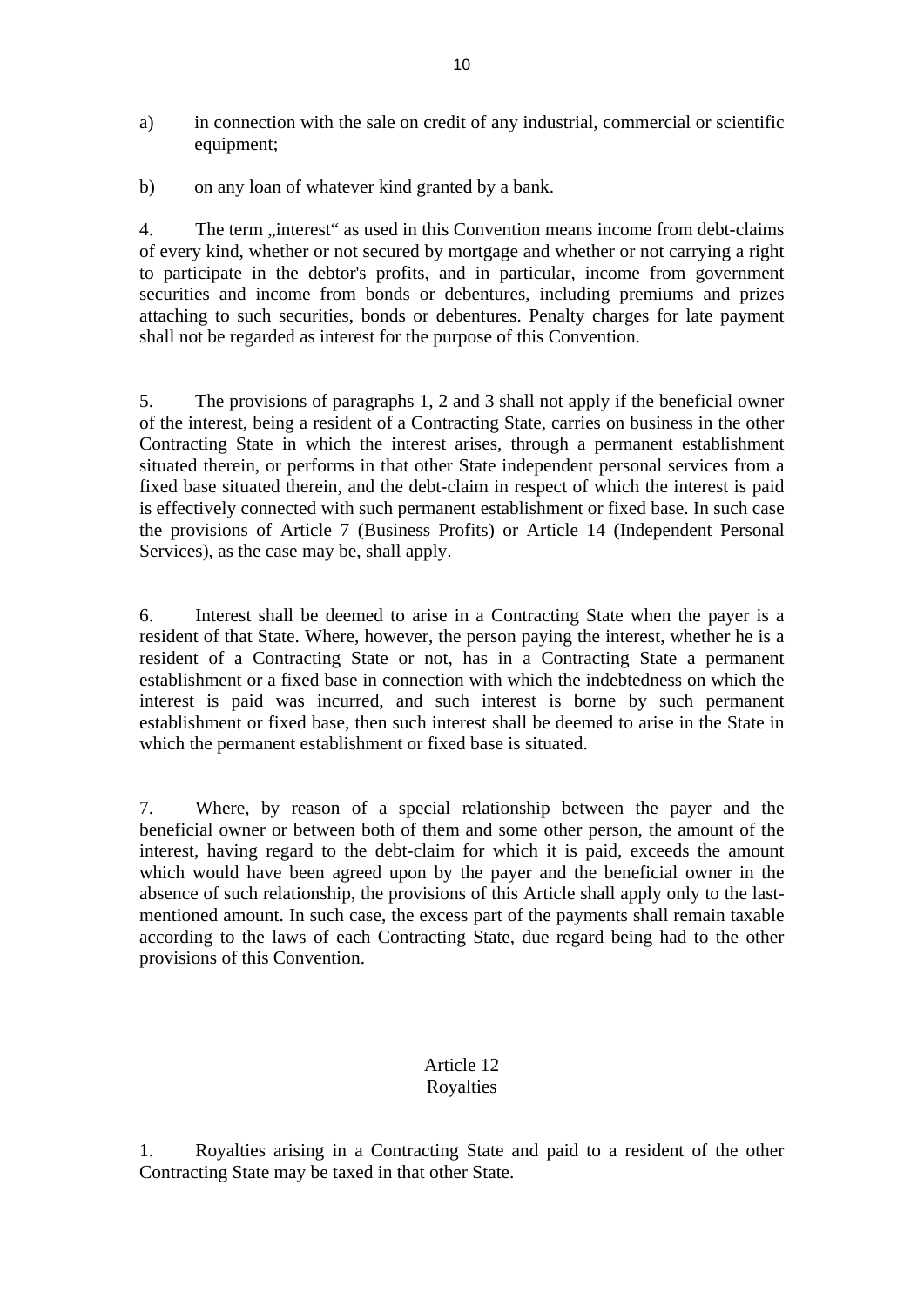2. However, such royalties may also be taxed in the Contracting State in which they arise and according to the laws of that State, but if the beneficial owner of the royalties is a resident of the other Contracting State, the tax so charged shall not exceed 5 per cent of the gross amount of the royalties.

3. The term "royalties" as used in this Convention means payments of any kind received as a consideration for the use of, or the right to use, any copyright of literary, artistic or scientific work including cinematograph films or films or tapes used for radio or television broadcasting, any patent, trade mark, design or model, plan, secret formula or process, or for information concerning industrial, commercial or scientific experience*.* 

4. The provisions of paragraphs 1 and 2 shall not apply if the beneficial owner of the royalties, being a resident of a Contracting State, carries on business in the other Contracting State in which the royalties arise, through a permanent establishment situated therein, or performs in that other State independent personal services from a fixed base situated therein, and the right or property in respect of which the royalties are paid is effectively connected with such permanent establishment or fixed base. In such case the provisions of Article 7 (Business Profits) or Article 14 (Independent Personal Services), as the case may be, shall apply.

5. Royalties shall be deemed to arise in a Contracting State when the payer is a resident of that State. Where, however, the person paying the royalties, whether he is a resident of a Contracting State or not, has in a Contracting State a permanent establishment or a fixed base in connection with which the liability to pay the royalties was incurred, and such royalties are borne by such permanent establishment or fixed base, then such royalties shall be deemed to arise in the State in which the permanent establishment or fixed base is situated.

6. Where, by reason of a special relationship between the payer and the beneficial owner or between both of them and some other person, the amount of the royalties, having regard to the use, right or information for which they are paid, exceeds the amount which would have been agreed upon by the payer and the beneficial owner in the absence of such relationship, the provisions of this Article shall apply only to the last-mentioned amount. In such case, the excess part of the payments shall remain taxable according to the laws of each Contracting State, due regard being had to the other provisions of this Convention.

> Article 13 Capital gains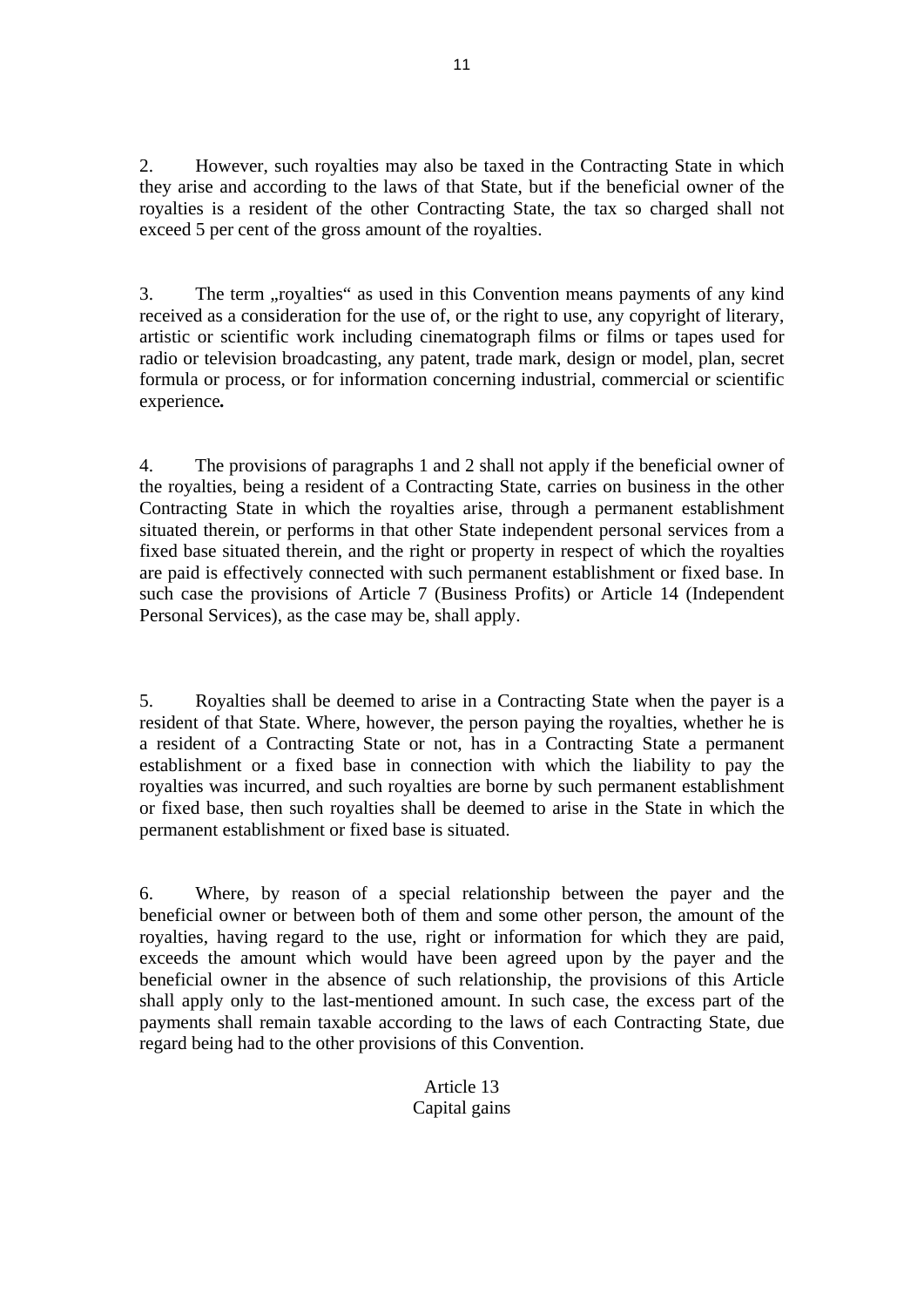1. Gains derived by a resident of a Contracting State from the alienation of immovable property referred to in Article 6 (Income from Immovable Property) and situated in the other Contracting State may be taxed in that other State.

2. Gains from the alienation of movable property forming part of the business property of a permanent establishment which an enterprise of a Contracting State has in the other Contracting State or of movable property pertaining to a fixed base available to a resident of a Contracting State in the other Contracting State for the purpose of performing independent personal services, including such gains from the alienation of such a permanent establishment (alone or with the whole enterprise) or of such fixed base, may be taxed in that other State.

3. Gains derived by an enterprise of a Contracting State from the alienation of ships, aircraft or road vehicles operated in international traffic, or movable property pertaining to the operation of such ships, aircraft or road vehicles, shall be taxable only in that State.

4. Gains from the alienation of shares of the capital stock of a company the assets of which consist directly or indirectly principally of immovable property situated in a Contracting State may be taxed in that State.

5. Gains from the alienation of any property other than that referred to in paragraphs 1, 2, 3 and 4, shall be taxable only in the Contracting State of which the alienator is a resident.

# Article 14

# Independent personal services

1. Income derived by a resident of a Contracting State in respect of professional services or other activities of an independent character shall be taxable only in that State unless he has a fixed base regularly available to him in the other Contracting State for the purpose of performing his activities. If he has such a fixed base, the income may be taxed in the other State but only so much of it as is attributable to that fixed base.

2. The term "professional services" includes especially independent scientific, literary, artistic, educational or teaching activities as well as the independent activities of physicians, lawyers, engineers, architects, dentists and accountants.

Article 15 Dependent personal services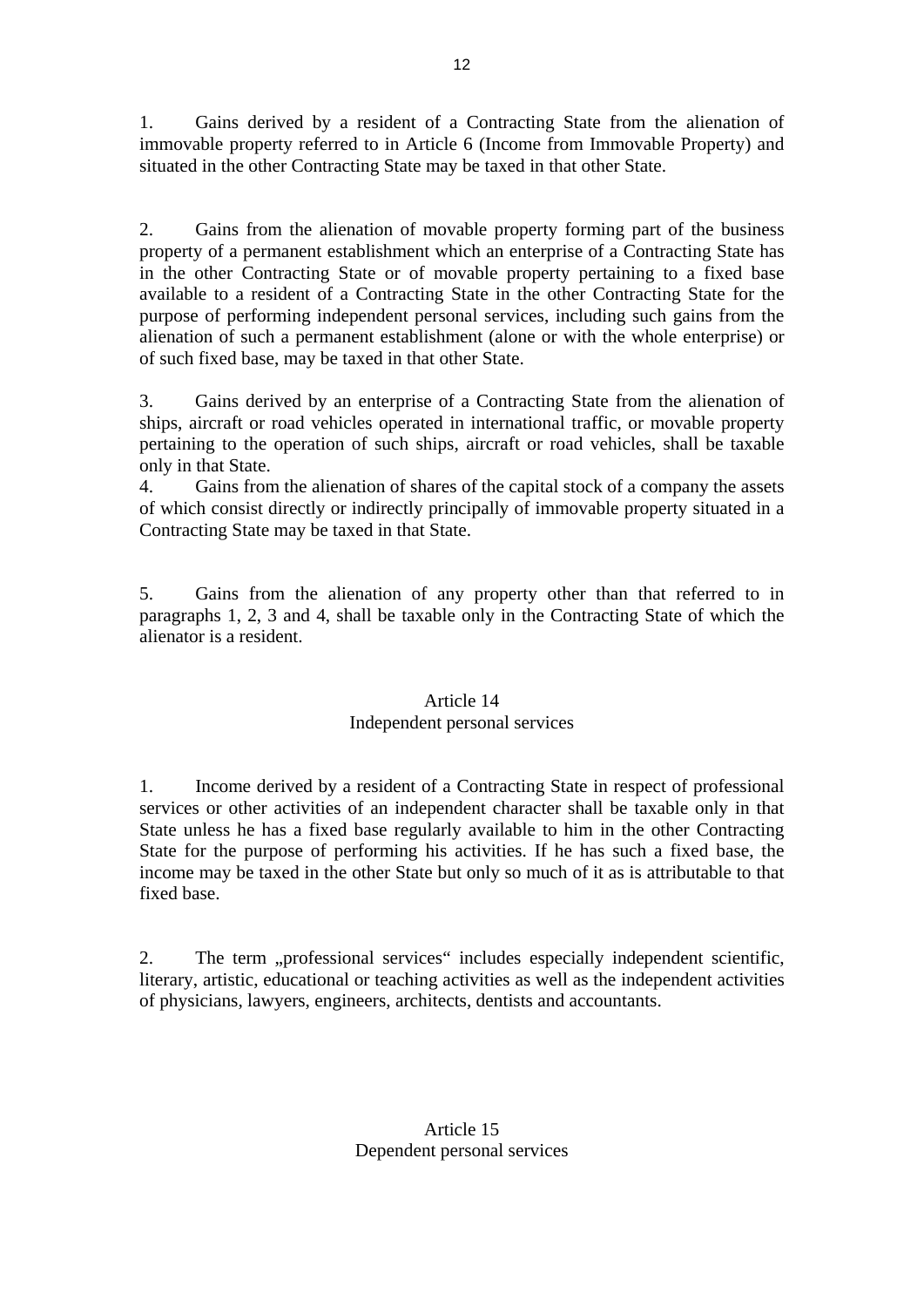1. Subject to the provisions of Articles 16 (Directors' Fees), 18 (Pensions) and 19 (Government Service), salaries, wages and other similar remuneration derived by a resident of a Contracting State in respect of an employment shall be taxable only in that State unless the employment is exercised in the other Contracting State. If the employment is so exercised, such remuneration as is derived therefrom may be taxed in that other State.

2. Notwithstanding the provisions of paragraph 1, remuneration derived by a resident of a Contracting State in respect of an employment exercised in the other Contracting State shall be taxable only in the first-mentioned State if:

- a) the recipient is present in the other State for a period or periods not exceeding in the aggregate 183 days in the fiscal year concerned, and
- b) the remuneration is paid by, or on behalf of, an employer who is not a resident of the other State, and
- c) the remuneration is not borne by a permanent establishment or a fixed base which the employer has in the other State.

3. Notwithstanding the preceding provisions of this Article, remuneration derived in respect of an employment exercised aboard a ship, aircraft or road vehicle operated in international traffic by an enterprise of a Contracting State may be taxed in that State.

#### Article 16 Directors' fees

Directors' fees and other similar payments derived by a resident of a Contracting State in his capacity as a member of the board of directors of a company which is a resident of the other Contracting State may be taxed in that other State.

#### Article 17 Artistes and sportsmen

1. Notwithstanding the provisions of Articles 14 (Independent Personal Services) and 15 (Dependent Personal Services), income derived by a resident of a Contracting State as an entertainer, such as a theatre, motion picture, radio or television artiste, or a musician, or as a sportsman, from his personal activities as such exercised in the other Contracting State, may be taxed in that other State.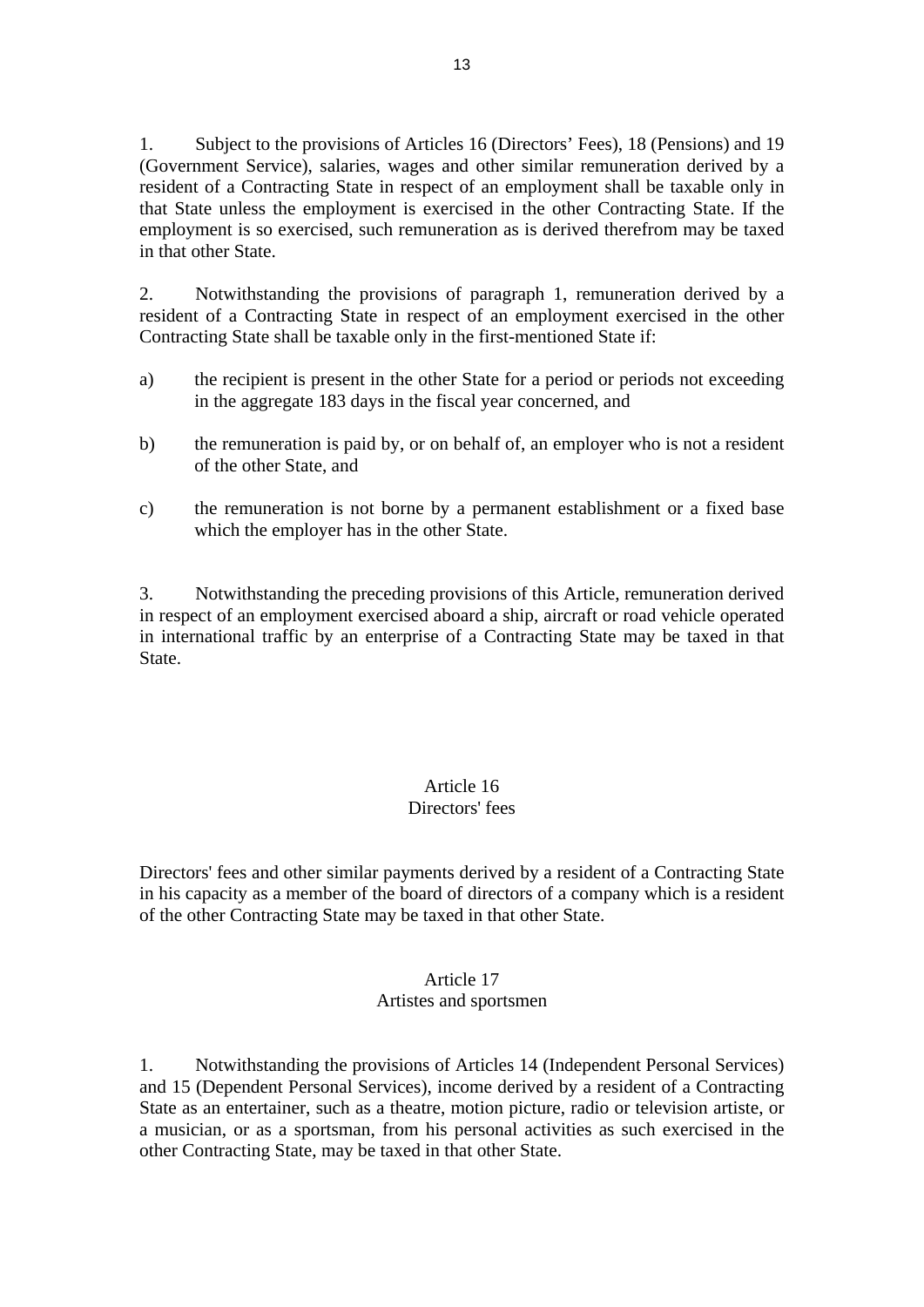2. Where income in respect of personal activities exercised by an entertainer or a sportsman in his capacity as such accrues not to the entertainer or sportsman himself but to another person, that income may, notwithstanding the provisions of Articles 7 (Business Profits), 14 (Independent Personal Services) and 15 (Dependent Personal Services), be taxed in the Contracting State in which the activities of the entertainer or sportsman are exercised. This paragraph shall not apply if it is established that neither the entertainer or the sportsman himself, nor persons related to him, participate directly in the profits of such person.

3. Paragraphs 1 and 2 shall not apply to income from activities performed by entertainers or sportsmen if such income is derived directly or indirectly in a substantial manner from public funds of the other Contracting State, a political subdivision or a local authority thereof.

# Article 18

# Pensions

Subject to the provisions of paragraph 2 of Article 19 (Government Service), pensions and other similar remuneration paid to a resident of a Contracting State in consideration of past employment shall be taxable only in that State.

#### Article 19 Government Service

- 1. a) Salaries, wages and other similar remuneration, other than a pension, paid by a Contracting State or a political subdivision or a local authority thereof to an individual in respect of services rendered to that State or subdivision or authority shall be taxable only in that State.
	- b) However, such salaries, wages and other similar remuneration shall be taxable only in the other Contracting State if the services are rendered in that State and the individual is a resident of that State who:
		- (i) is a national of that State; or
		- (ii) did not become a resident of that State solely for the purpose of rendering the services.
- 2. a) Any pension paid by, or out of funds created by, a Contracting State or a political subdivision or a local authority thereof to an individual in respect of services rendered to that State or subdivision or authority shall be taxable only in that State.
- b) However, such pension shall be taxable only in the other Contracting State if the individual is a resident of, and a national of, that State.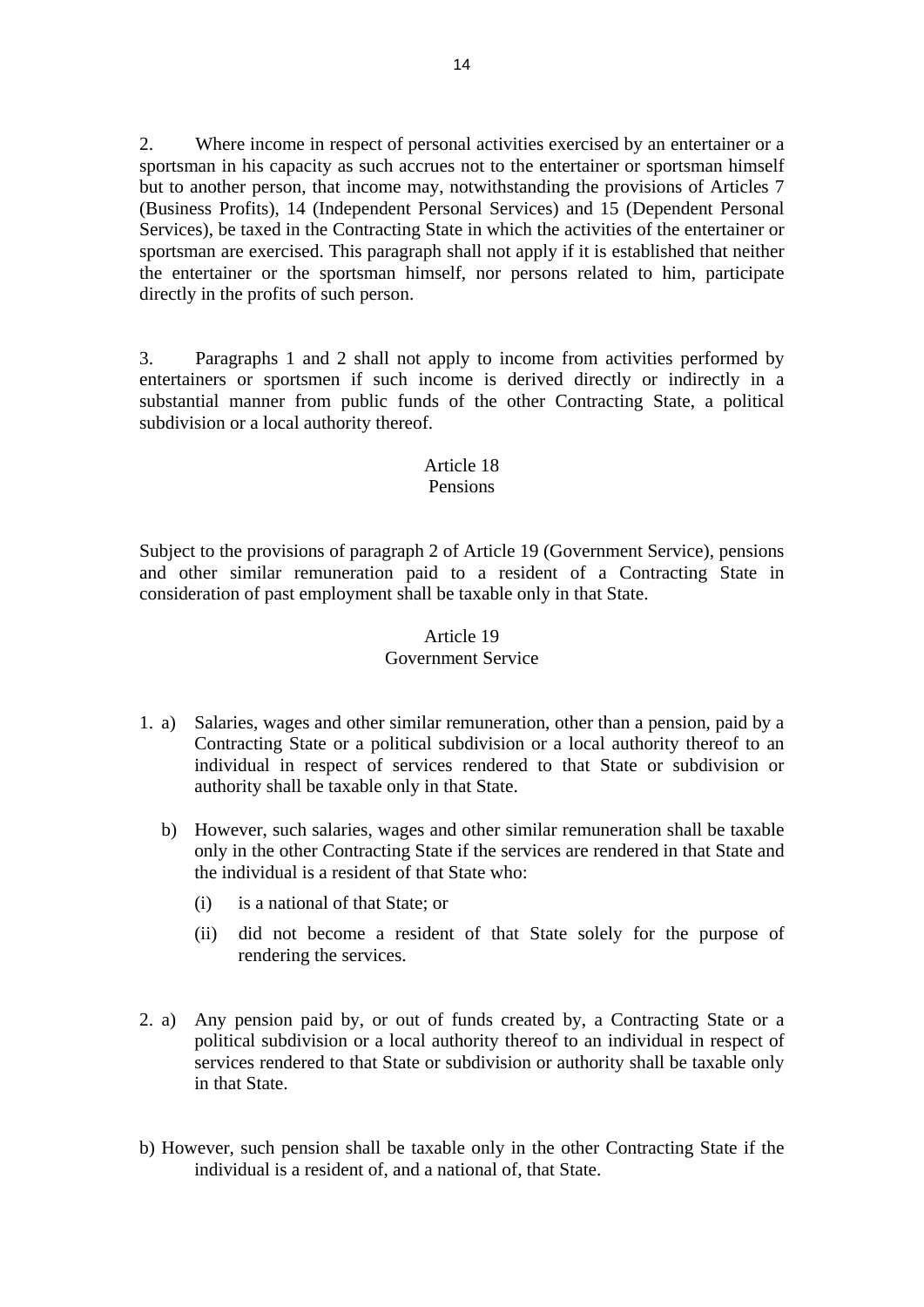3. The provisions of Articles 15 (Dependent Personal Services), 16 (Directors' Fees) and 18 (Pensions) shall apply to salaries, wages and other similar remuneration, and to pensions, in respect of services rendered in connection with a business carried on by a Contracting State or a political subdivision or a local authority thereof.

#### Article 20 **Students**

1. Payments which a student or business apprentice who is or was immediately before visiting a Contracting State a resident of the other Contracting State and who is present in the first-mentioned State solely for the purpose of his education or training receives for the purpose of his maintenance, education or training shall not be taxed in that State, provided that such payments arise from sources outside that State.

2. In respect of grants, scholarships and remuneration from employment not covered by paragraph 1, a student or business apprentice described in paragraph 1 shall, in addition, be entitled during such education or training to the same exemptions, reliefs or reductions in respect of taxes available to residents of the State which he is visiting.

# Article 21

# Other income

1. Items of income of a resident of a Contracting State, wherever arising, not dealt with in the foregoing Articles of this Convention shall be taxable only in that State. This provision shall not apply to prizes in a lottery.

2. The provisions of paragraph 1 shall not apply to income, other than income from immovable property as defined in paragraph 2 of Article 6 (Income from Immovable Property), if the recipient of such income, being a resident of a Contracting State, carries on business in the other Contracting State through a permanent establishment situated therein, or performs in that other State independent personal services from a fixed base situated therein, and the right or property in respect of which the income is paid is effectively connected with such permanent establishment or fixed base. In such case the provisions of Article 7 (Business Profits) or Article 14 (Independent Personal Services), as the case may be, shall apply.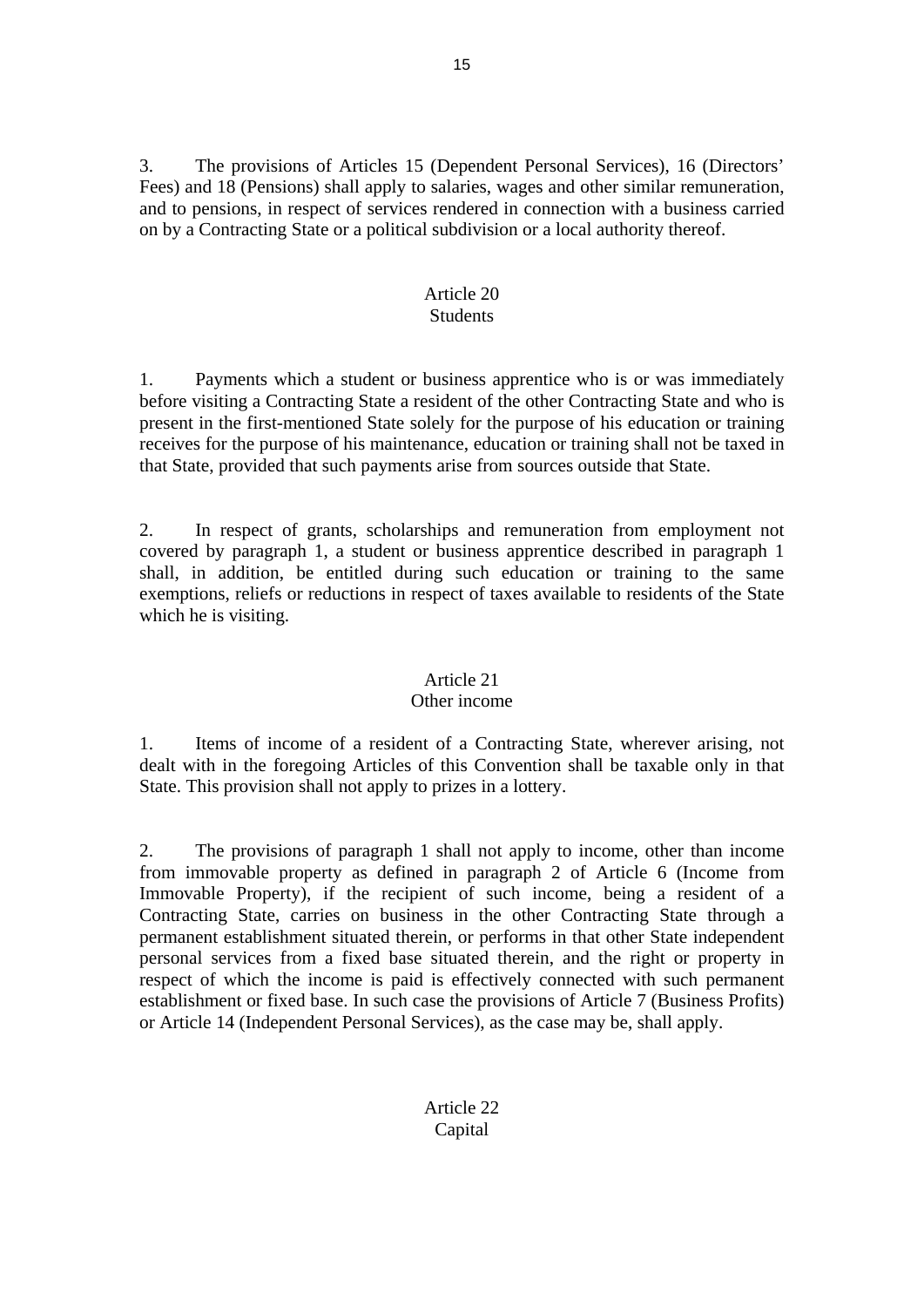1. Capital represented by immovable property referred to in Article 6 (Income from Immovable Property), owned by a resident of a Contracting State and situated in the other Contracting State, may be taxed in that other State.

2. Capital represented by movable property forming part of the business property of a permanent establishment which an enterprise of a Contracting State has in the other Contracting State or by movable property pertaining to a fixed base available to a resident of a Contracting State in the other Contracting State for the purpose of performing independent personal services, may be taxed in that other State.

3. Capital represented by ships, aircraft or road vehicles, owned by a resident of a Contracting State, operated in international traffic, and by movable property pertaining to the operation of such ships, aircraft or road vehicles, shall be taxable only in that State.

4. All other elements of capital of a resident of a Contracting State shall be taxable only in that State.

## Article 23 Elimination of double taxation

- 1. In the case of Armenia, double taxation shall be avoided as follows:
- a) Where a resident of Armenia derives income or owns capital which, in accordance with the provisions of this Convention, may be taxed in Switzerland, Armenia shall allow:
	- (i) as a deduction from the tax on the income of that resident, an amount equal to the income tax paid in Switzerland;
	- (ii) as a deduction from the tax on the capital of that resident, an amount equal to the capital tax paid in Switzerland.

 Such deduction in either case shall not, however, exceed that part of the income tax or capital tax, as computed before the deduction is given, which is attributable, as the case may be, to the income or the capital which may be taxed in Switzerland.

- b) Where in accordance with any provision of this Convention, income derived or capital owned by a resident of Armenia is exempt from tax in Armenia, Armenia may nevertheless, in calculating the amount of tax on the remaining income or capital of such resident, take into account the exempted income or capital.
- 2. In the case of Switzerland, double taxation shall be avoided as follows:
- a) Where a resident of Switzerland derives income or owns capital which, in accordance with the provisions of this Convention, may be taxed in Armenia, Switzerland shall, subject to the provisions of subparagraph b), exempt such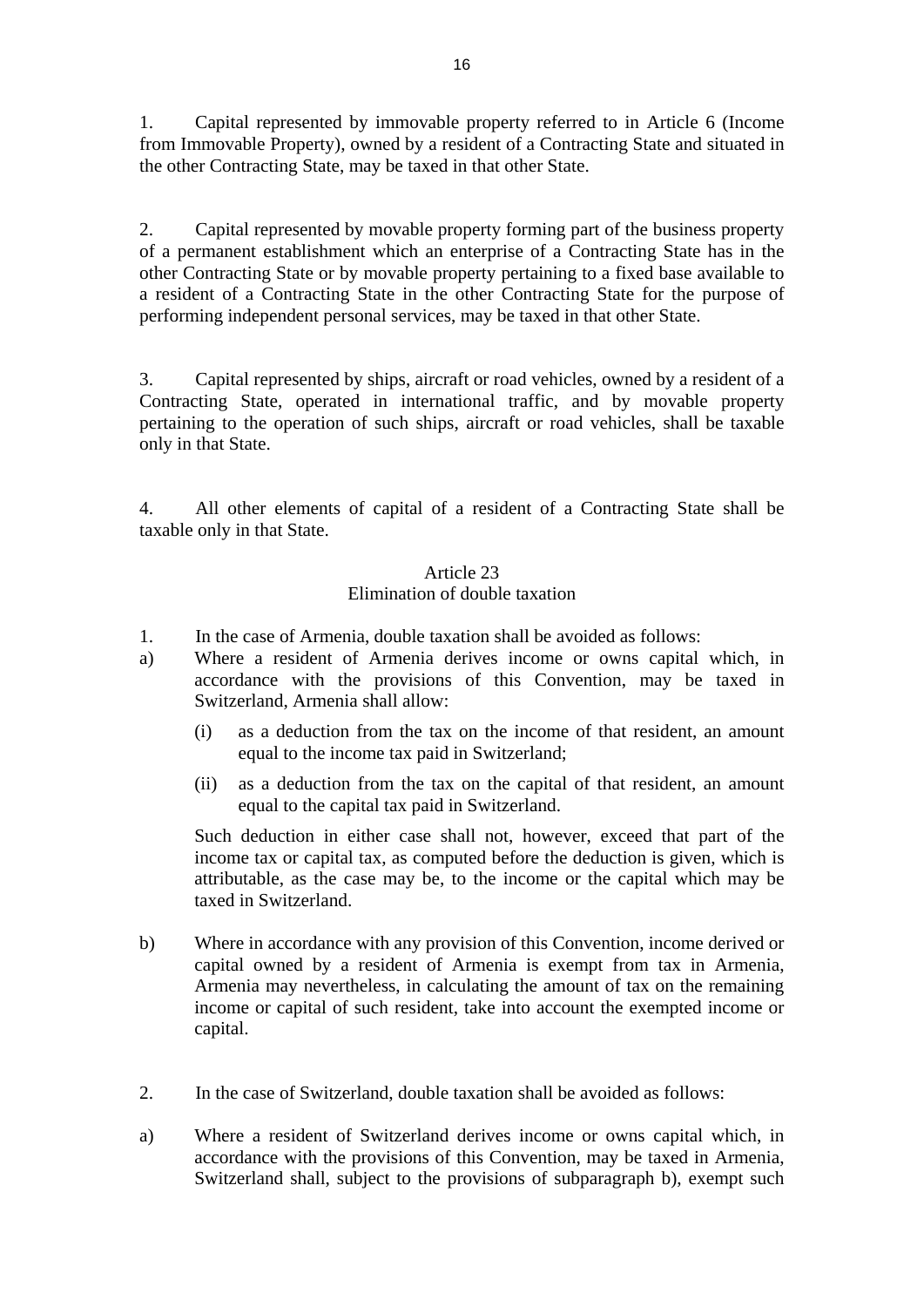income or capital from tax but may, in calculating tax on the remaining income or capital of that resident, apply the rate of tax which would have been applicable if the exempted income or capital had not been so exempted. However, such exemption shall apply to gains referred to in paragraph 4 of Article 13 (Capital Gains) only if actual taxation of such gains in Armenia is demonstrated.

- b) Where a resident of Switzerland derives dividends, interest or royalties which, in accordance with the provisions of Article 10 (Dividends), 11 (Interest) or 12 (Royalties), may be taxed in Armenia, Switzerland shall allow, upon request, a relief to such resident. The relief may consist of:
	- (i) a deduction from the tax on the income of that resident of an amount equal to the tax levied in Armenia in accordance with the provisions of Articles 10 (Dividends), 11 (Interest) and 12 (Royalties); such deduction shall not, however, exceed that part of the Swiss tax, as computed before the deduction is given, which is appropriate to the income which may be taxed in Armenia; or
	- (ii) a lump sum reduction of the Swiss tax; or
	- (iii) a partial exemption of such dividends, interest or royalties from Swiss tax, in any case consisting at least of the deduction of the tax levied in Armenia from the gross amount of the dividends, interest or royalties.

 Switzerland shall determine the applicable relief and regulate the procedure in accordance with the Swiss provisions relating to the carrying out of international conventions of the Swiss Confederation for the avoidance of double taxation.

c) A company which is a resident of Switzerland and which derives dividends from a company which is a resident of Armenia shall be entitled, for the purposes of Swiss tax with respect to such dividends, to the same relief which would be granted to the company if the company paying the dividends were a resident of Switzerland.

#### Article 24 Non-discrimination

1. Nationals of a Contracting State shall not be subjected in the other Contracting State to any taxation or any requirement connected therewith, which is other or more burdensome than the taxation and connected requirements to which nationals of that other State in the same circumstances, in particular with respect to residence, are or may be subjected. This provision shall, notwithstanding the provisions of Article l (Persons Covered), also apply to persons who are not residents of one or both of the Contracting States.

2. The taxation on a permanent establishment which an enterprise of a Contracting State has in the other Contracting State shall not be less favourably levied in that other State than the taxation levied on enterprises of that other State carrying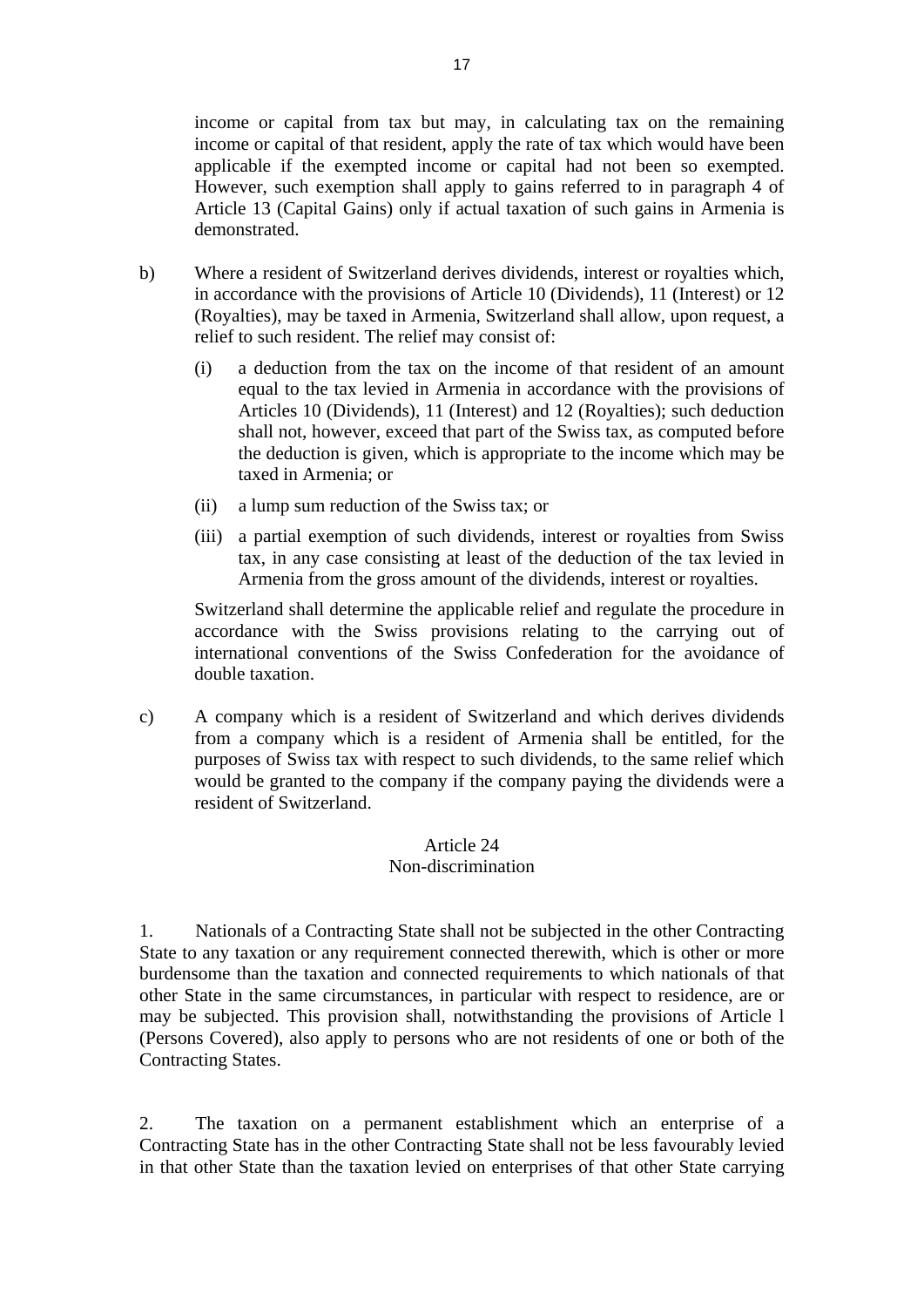on the same activities. This provision shall not be construed as obliging a Contracting State to grant to residents of the other Contracting State any personal allowances, reliefs and reductions for taxation purposes on account of civil status or family responsibilities which it grants to its own residents.

3. Except where the provisions of Article 9 (Associated Enterprises), paragraph 7 of Article 11 (Interest), or paragraph 6 of Article 12 (Royalties), apply, interest, royalties and other disbursements paid by an enterprise of a Contracting State to a resident of the other Contracting State shall, for the purpose of determining the taxable profits of such enterprise, be deductible under the same conditions as if they had been paid to a resident of the first-mentioned State. Similarly, any debts of an enterprise of a Contracting State to a resident of the other Contracting State shall, for the purpose of determining the taxable capital of such enterprise, be deductible under the same conditions as if they had been contracted to a resident of the first-mentioned State.

4. Enterprises of a Contracting State, the capital of which is wholly or partly owned or controlled, directly or indirectly, by one or more residents of the other Contracting State, shall not be subjected in the first-mentioned State to any taxation or any requirement connected therewith which is other or more burdensome than the taxation and connected requirements to which other similar enterprises of the firstmentioned State are or may be subjected.

5. The provisions of this Article shall, notwithstanding the provisions of Article 2 (Taxes Covered), apply to taxes of every kind and description.

#### Article 25

#### Mutual agreement procedure

1. Where a person considers that the actions of one or both of the Contracting States result or will result for him in taxation not in accordance with the provisions of this Convention, he may, irrespective of the remedies provided by the domestic law of those States, present his case to the competent authority of the Contracting State of which he is a resident or, if his case comes under paragraph 1 of Article 24 (Nondiscrimination), to that of the Contracting State of which he is a national. The case must be presented within three years from the first notification of the action resulting in taxation not in accordance with the provisions of the Convention.

2. The competent authority shall endeavour, if the objection appears to it to be justified and if it is not itself able to arrive at a satisfactory solution, to resolve the case by mutual agreement with the competent authority of the other Contracting State, with a view to the avoidance of taxation which is not in accordance with the Convention.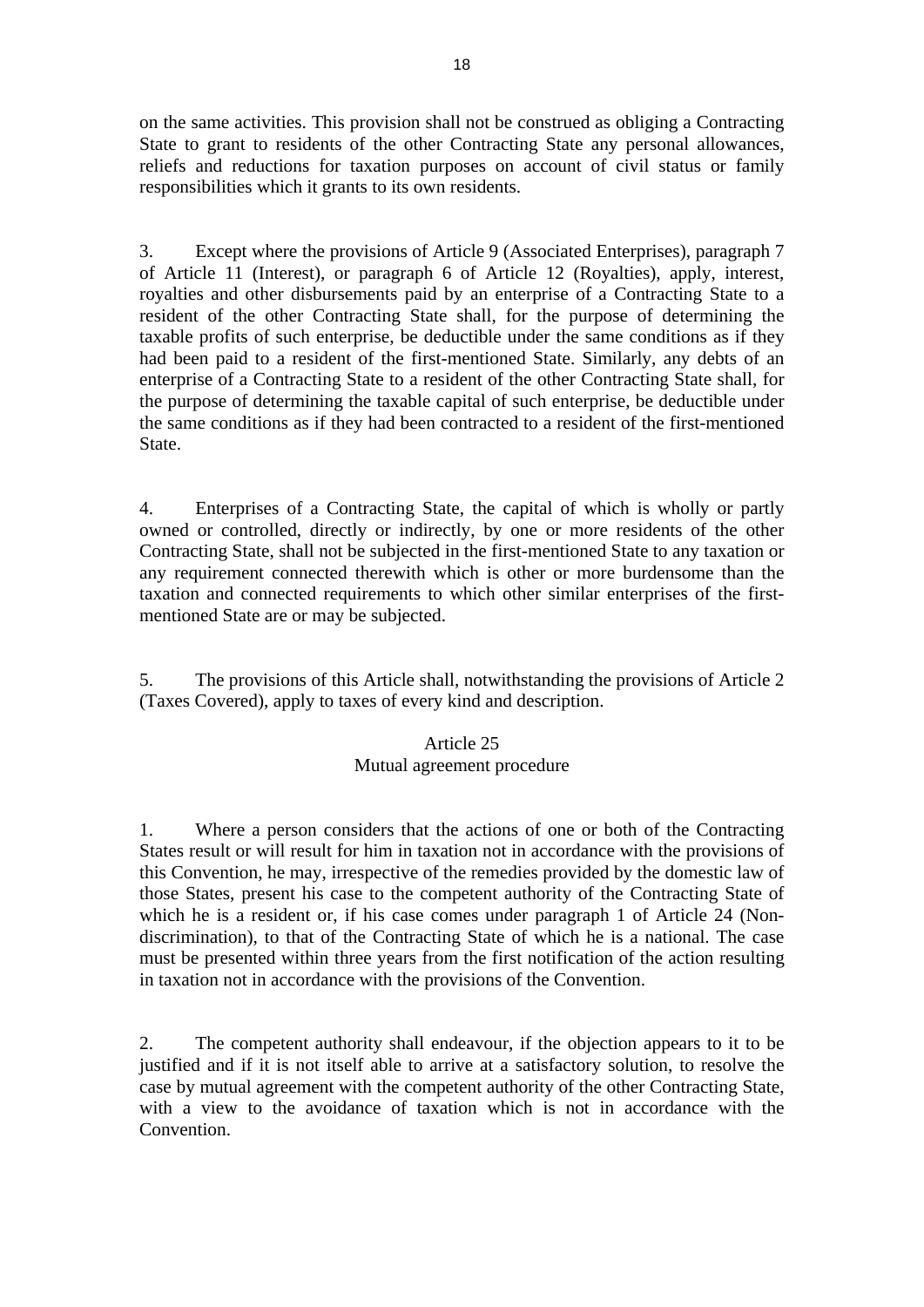3. The competent authorities of the Contracting States shall endeavour to resolve by mutual agreement any difficulties or doubts arising as to the interpretation or application of the Convention. They may also consult together for the elimination of double taxation in cases not provided for in the Convention.

4. The competent authorities of the Contracting States may communicate with each other directly, including through a joint commission consisting of themselves or their representatives, for the purpose of reaching an agreement in the sense of the preceding paragraphs.

#### Article 26

#### Exchange of information

1. The competent authorities of the Contracting States shall exchange such information (being information which is at their disposal under their respective taxation laws in the normal course of administration) as is necessary for carrying out the provisions of this Convention. Any information so exchanged shall be treated as secret and shall not be disclosed to any persons other than those concerned with the assessment and collection of the taxes which are the subject of the Convention. No information as aforesaid shall be exchanged which would disclose any trade, business, banking, industrial or professional secret or trade process.

2. In no case shall the provisions of this Article be construed as imposing upon either Contracting State the obligation to carry out administrative measures at variance with the regulations and practice of either Contracting State or which would be contrary to its sovereignty, security or public policy (ordre public) or to supply particulars which are not procurable under its own laws or those of the State making the application.

#### Article 27

### Members of diplomatic missions and consular posts

1. Nothing in this Convention shall affect the fiscal privileges of members of diplomatic missions or consular posts under the general rules of international law or under the provisions of special agreements.

2. Notwithstanding the provisions of Article 4 (Resident), an individual who is a member of a diplomatic mission, consular post or permanent mission of a Contracting State which is situated in the other Contracting State or in a third State shall be deemed, for the purposes of this Convention, to be a resident of the sending State if:

- a) in accordance with international law he is not liable to tax in the receiving Contracting State in respect of income from sources outside that State or on capital situated outside that State and
- b) he is liable in the sending State to the same obligations in relation to tax on his total income or on capital as are residents of that State.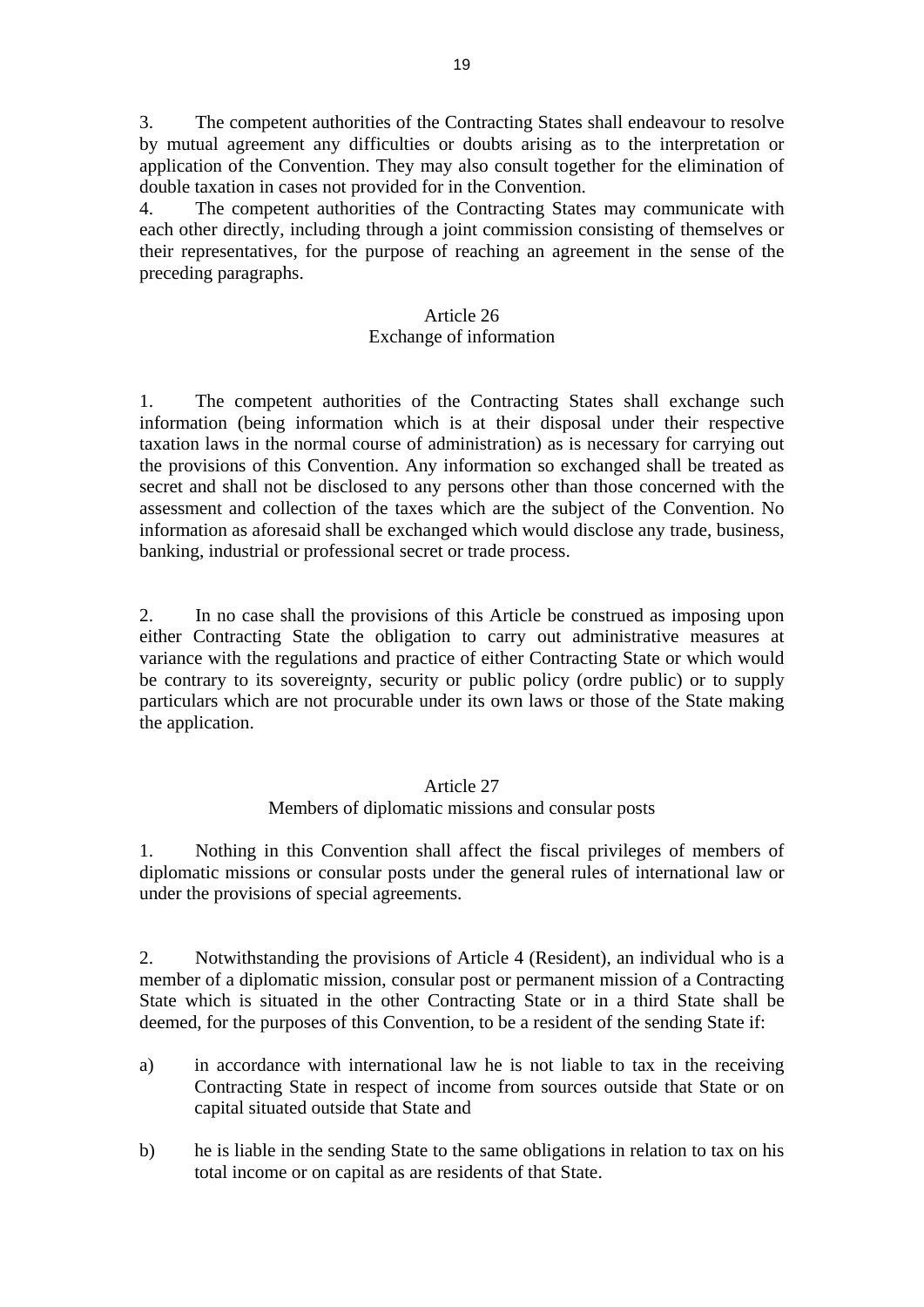3. The Convention shall not apply to international organisations, to organs or officials thereof and to persons who are members of a diplomatic mission, consular post or permanent mission of a third State, being present in a Contracting State and not treated in either Contracting State as residents in respect of taxes on income or on capital.

# Article 28

# Entry into force

1. Each Contracting State shall notify to the other, through diplomatic channels, the completion of the procedures required by its law for the bringing into force of this Convention. The Convention shall enter into force on the date on which the later of those notifications has been received.

- 2. The provisions of the Convention shall have effect:
- a) in respect of taxes withheld at source on amounts paid or credited on or after the first day of January of the year next following the year of the entry into force of the Convention;
- b) in respect of other taxes for taxation years beginning on or after the first day of January of the year next following the year of the entry into force of the Convention.

# Article 29

# **Termination**

This Convention shall remain in force until terminated by a Contracting State. Either Contracting State may terminate the Convention, through diplomatic channels, by giving notice of termination at least six months before the end of any calendar year. In such event, the Convention shall cease to have effect:

- a) in respect of taxes withheld at source on amounts paid or credited on or after the first day of January of the calendar year next following that in which the notice was given;
- b) in respect of other taxes for taxation years beginning on or after the first day of January of the calendar year next following that in which the notice was given.

IN WITNESS WHEREOF the undersigned, duly authorized thereto, have signed this Convention.

Done in duplicate in Yerevan, on June 12, 2006, in the Armenian, German and English languages, all texts being equally authentic. In case there is any divergency of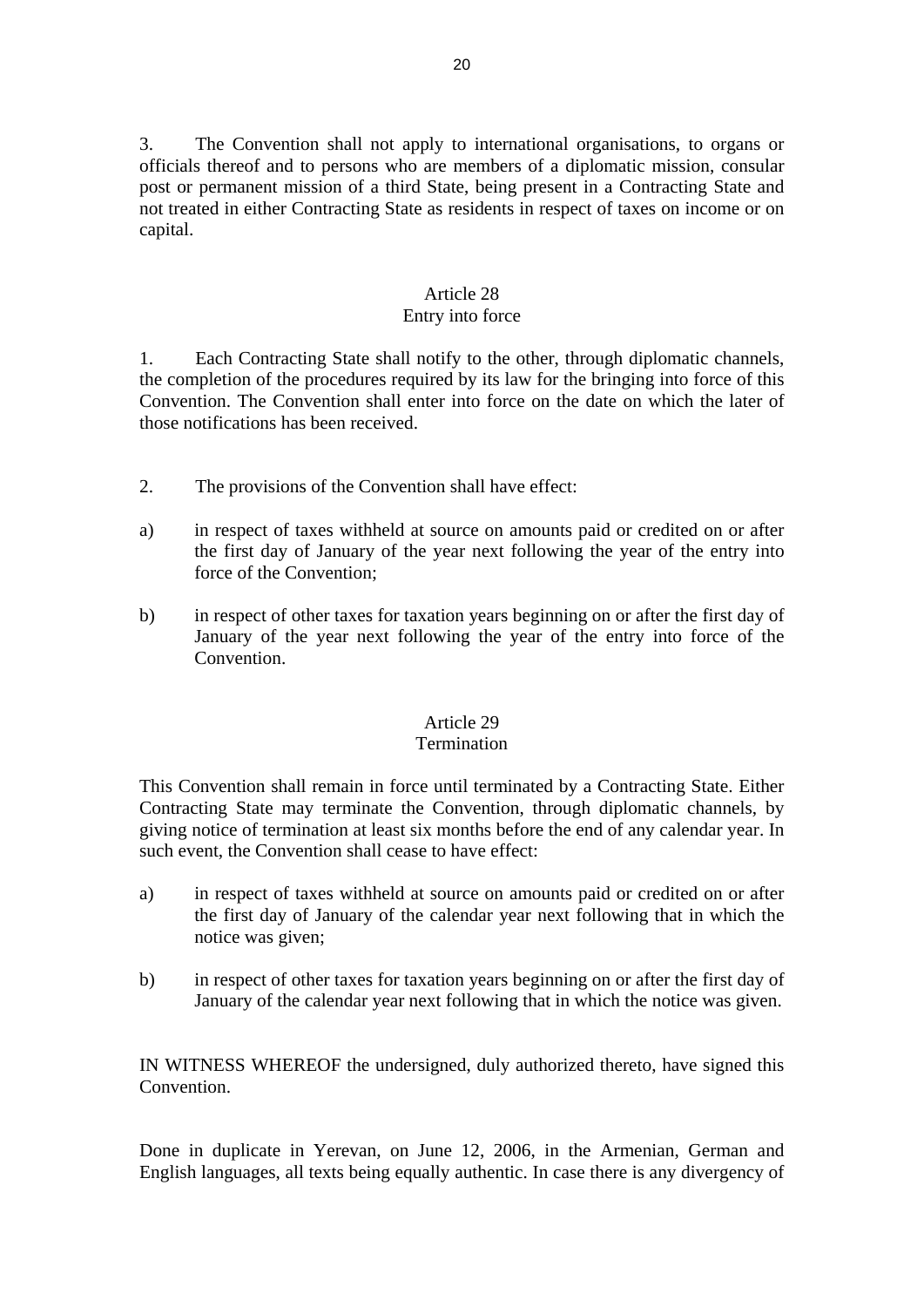interpretation between the Armenian and the German texts the English text shall prevail.

### PROTOCOL. The Republic of Armenia and the Swiss Confederation

Have agreed at the signing in Yerevan, on June 12, 2006, of the Convention between the two States for the avoidance of double taxation with respect to taxes on income and on capital upon the following provisions which shall form an integral part of the said Convention.

1. ad Article 7

In respect of paragraphs 1 and 2 of Article 7 (Business Profits), where an enterprise of a Contracting State sells goods or merchandise or carries on business in the other State through a permanent establishment situated therein, the profits of that permanent establishment shall not be determined on the basis of the total amount received by the enterprise, but shall be determined only on the basis of that part of the total receipts which is attributable to the actual activity of the permanent establishment for such sales or business.

In the case of contracts for the survey, supply, installation or construction of industrial, commercial or scientific equipment or premises, or of public works, when the enterprise has a permanent establishment, the profits of such permanent establishment shall not be determined on the basis of the total amount of the contract, but shall be determined only on the basis of that part of the contract which is effectively carried out by the permanent establishment in the State where the permanent establishment is situated.

The profits related to that part of the contract which is carried out by the head office of the enterprise shall be taxable only in the State of which the enterprise is a resident.

2. ad Articles 18 and 19

It is understood that the terms "pensions" and "pension" as used in Articles 18 (Pensions) and 19 (Government Service), respectively, do not only cover periodic payments, but also include lump sum payments.

Done in duplicate in Yerevan, on June 12, 2006, in the Armenian, German and English languages, all texts being equally authentic. In case there is any divergency of interpretation between the Armenian and the German texts the English text shall prevail.